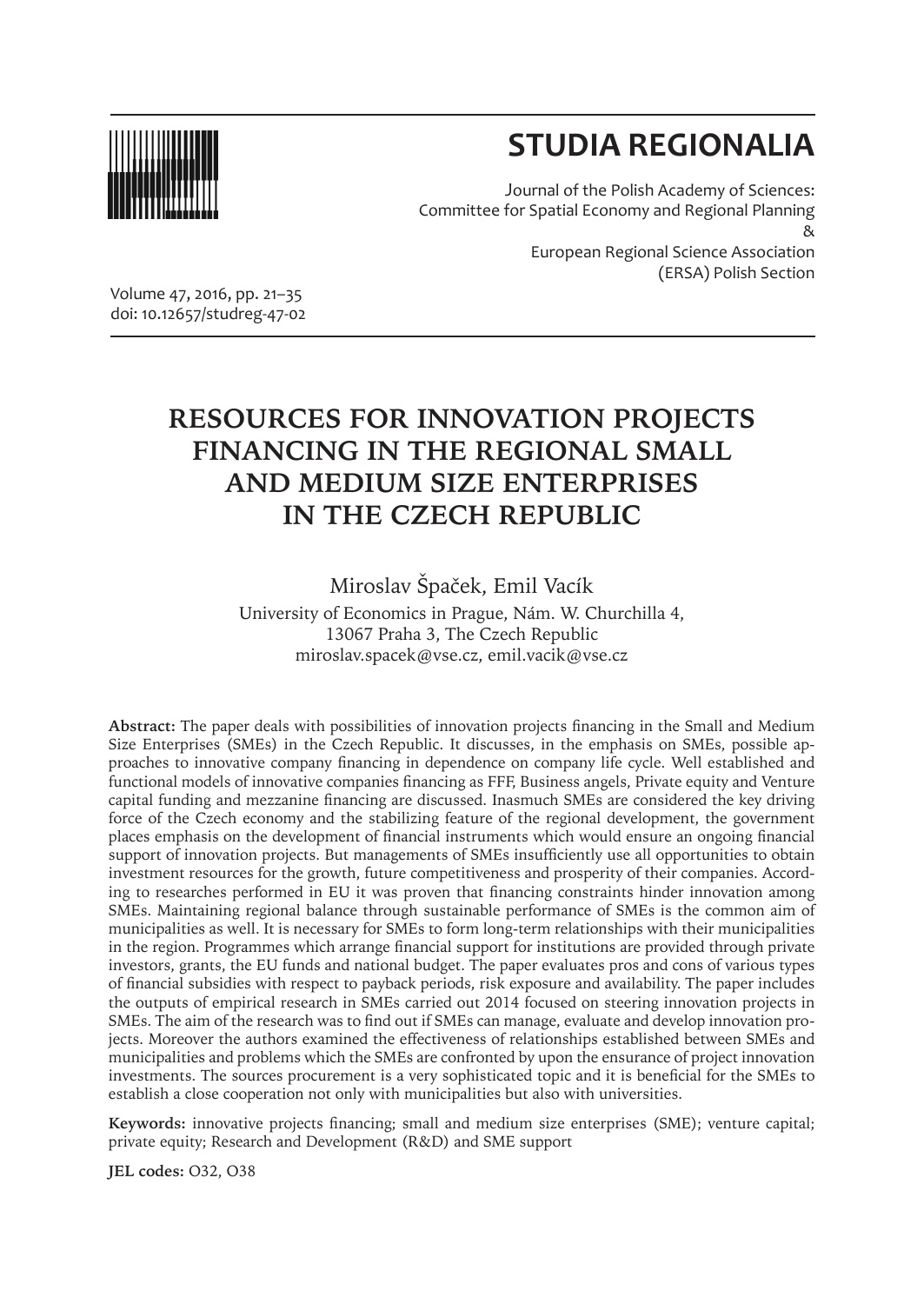#### **1. Introduction**

Small and Medium Size Enterprises (SMEs) are considered to be the key driving force of the Czech economy. In order to keep sustainable growth these companies are looking for the sources of competitive advantages. One of the most important underlying factors of their competitiveness is their ability to innovate (Lewandowska 2013). Companies which are able to base their competitive advantage on innovation are ranked among innovative companies. Innovations are understood, in accordance with the Oslo manual, as an implemented change. In case of project management we distinguish between the projects of innovative intention and the projects of innovative product (Švejda et al. 2007). The contemporary companies find themselves in the dynamic environment which stimulates their innovativeness. The following factors are typical for innovative projects: (1) pressure on shortening innovation cycles; (2) increasing technical risk; (3) necessity to increase economic efficiency and cost-effectiveness; (4) generation of a growing number of innovation stimuli.

A company is considered innovative if at least one of following four criteria is met (Pisano et al. 2009): (1) the company has introduced new or significantly improved products (goods or services) on the market, (2) the company has new or significantly improved processes for producing or supplying products (goods or services), (3) the company has been involved in activities – including R&D activities, which are aimed at the development or the market introduction of new or significantly improved products (goods or services) that are still ongoing (I.E. not completed), (4) the company was involved in innovation activities similar to the aforementioned point, but these activities were untimely aborted.

The principles of the project and strategic management are based on the assumption that innovations are the driving force of competitiveness and the growth of performance (David & Forest 2015; De Witt et al. 2014). Competitive advantage must be built on strategic assets, such as a unique product, differential power in the channel, a speed to market advantage or some form of information advantage. The innovation potential of the company is contingent upon several factors among which the main roles are played by availability of resources (financial, human, technical and information). The other factor is pro-innovative corporate culture which creates environment that stimulates creativity, mutual trustworthiness and sharing ideas and competences. The underlying factor of functional pro-innovative corporate culture is corporate communication which is oriented both inwards and outwards. Companies should not leave behind the technology base and knowledge which originate outside the company's borders.

Business model innovation as a new form of innovation plays a major role in sustainable company success, and is a tool for transformation and renewal (Demil & Lecocq 2010). Because the competitive environment is under permanent change, business models require constant vigilance; they must be adapted and strengthened over time as the competitive environment evolves. Business innovation model is conventionally focused on the firm's internal strategic activities, but these activities are greatly affected by the institutional environment in which the firms operate (Zott et al. 2011).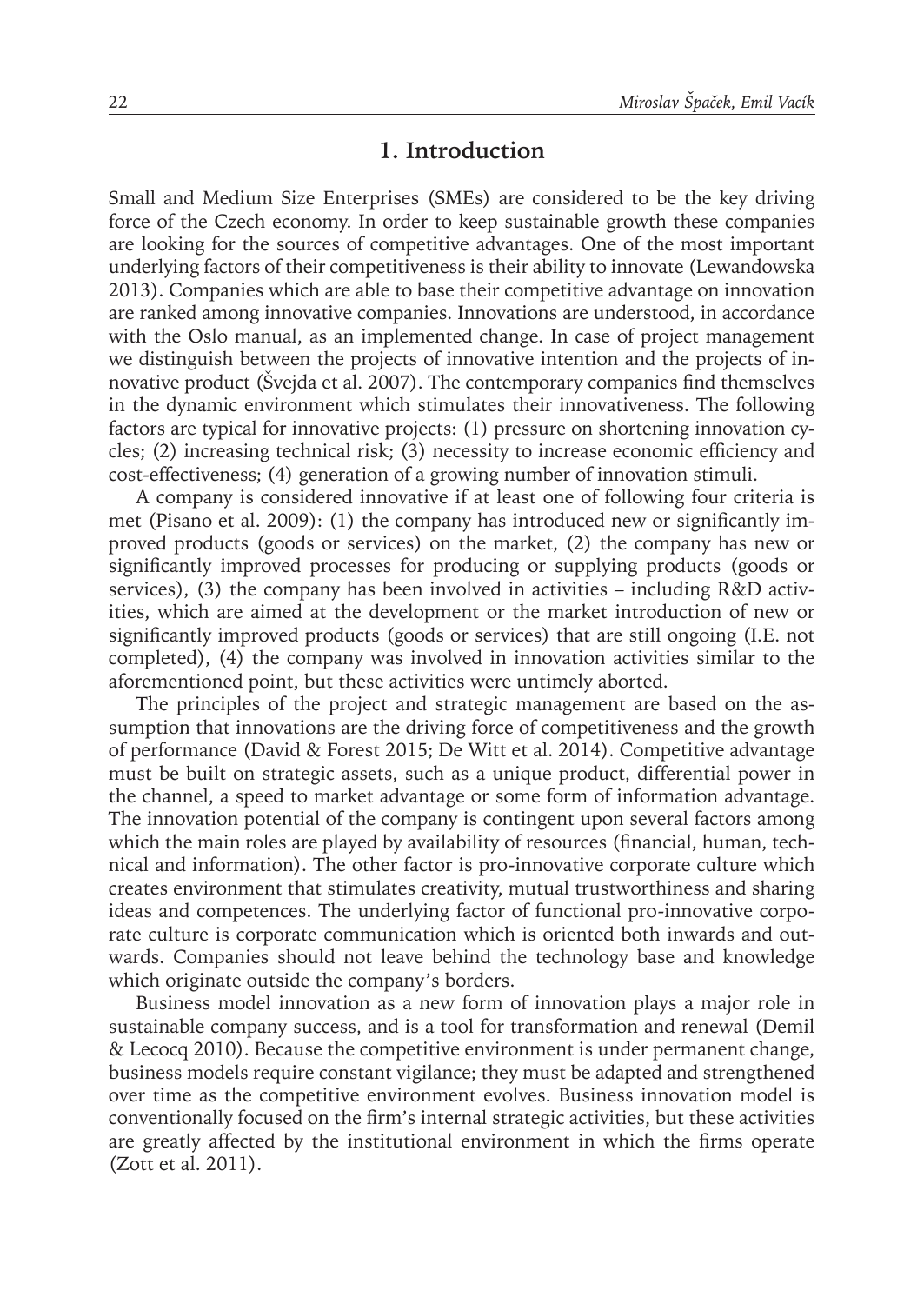Per current literature referring to research and development investments in SMEs, the intensity of R&D expenses affects the firm profitability, and contributes to the sales profit (Chung et al. 2003). That is why the investors perceive outlays for R&D not as a simple expense, but rather as an investment to be made in anticipation of future benefits (Lev 2001). Eberhart et al. (2004) found out that the net benefit of R&D increases was positive for bondholders. Paying respect to innovation role typology, the innovation champions, leaders and sponsors should be proportionally represented (Galbraith 1999).

From macroeconomic point of view it is advisable for the state to establish innovation policy which is aimed at the support of innovative companies. The state has to establish policy which provides start-ups and company in early development stage with legal, consultancy and financial support. Moreover, well established companies or organizations with a proven track record may benefit from a goal-directed or institutional financing innovation. It was proven that the public subsidy enhances company liquidity and thus may boost the probability of a company survival (Ebersberger 2011).

Ministry of Industry of the Czech Republic followed up on the Europe 2020 strategy in terms of "mobilizing financial instruments" and executed several programs aimed at innovation financing at SMEs. These programs differ by their nature like subordinate bank loans provided by state owned banks, goal-directed subsidy provided through government institutions like Grant Agency of the Czech Republic (GAČR) or Technology Agency of the Czech Republic (TAČR). Moreover the Czech government arranged for the institutions of financial support which are provided through the state budget. The studies performed in EU countries proved that SMEs which tackled the innovation activities suffer from the deficiencies in the provision of loans (Belitz & Lejpras 2014). On top of that SMEs generally face difficulties in getting access to finance since investors do not prefer making investments in SMEs due to their risky nature of business operations (Gompers & Lerner 2001). In such high risk financing investment the investors expect high returns in the form of capital gains and dividends (European Private Equity and Venture Capital Association 2005). These expectations threaten the very existence of innovation policy of SMEs.

The objective of the paper is to analyse possible approaches to innovation financing in SMEs, identify resources for the innovation projects support and demonstrate their applicability in SMEs in regional dimensions. The supporting objective was to perform the analysis of innovation potential development in partial regions in the Czech Republic. (The region is an administrative unit of the Czech Republic).

This paper aims to close a gap in the practical access used in the SMEs in the Czech Republic by innovation projects development, where the lack of information and missing managerial competence in communication towards investors cause that the innovation activities in the SMEs are slow. This fact influences the loss of competitiveness of such firms which may affect their later existential difficulties, particularly when crises occur. From this point of view the mutual cooperation between SMEs and regional municipalities is required.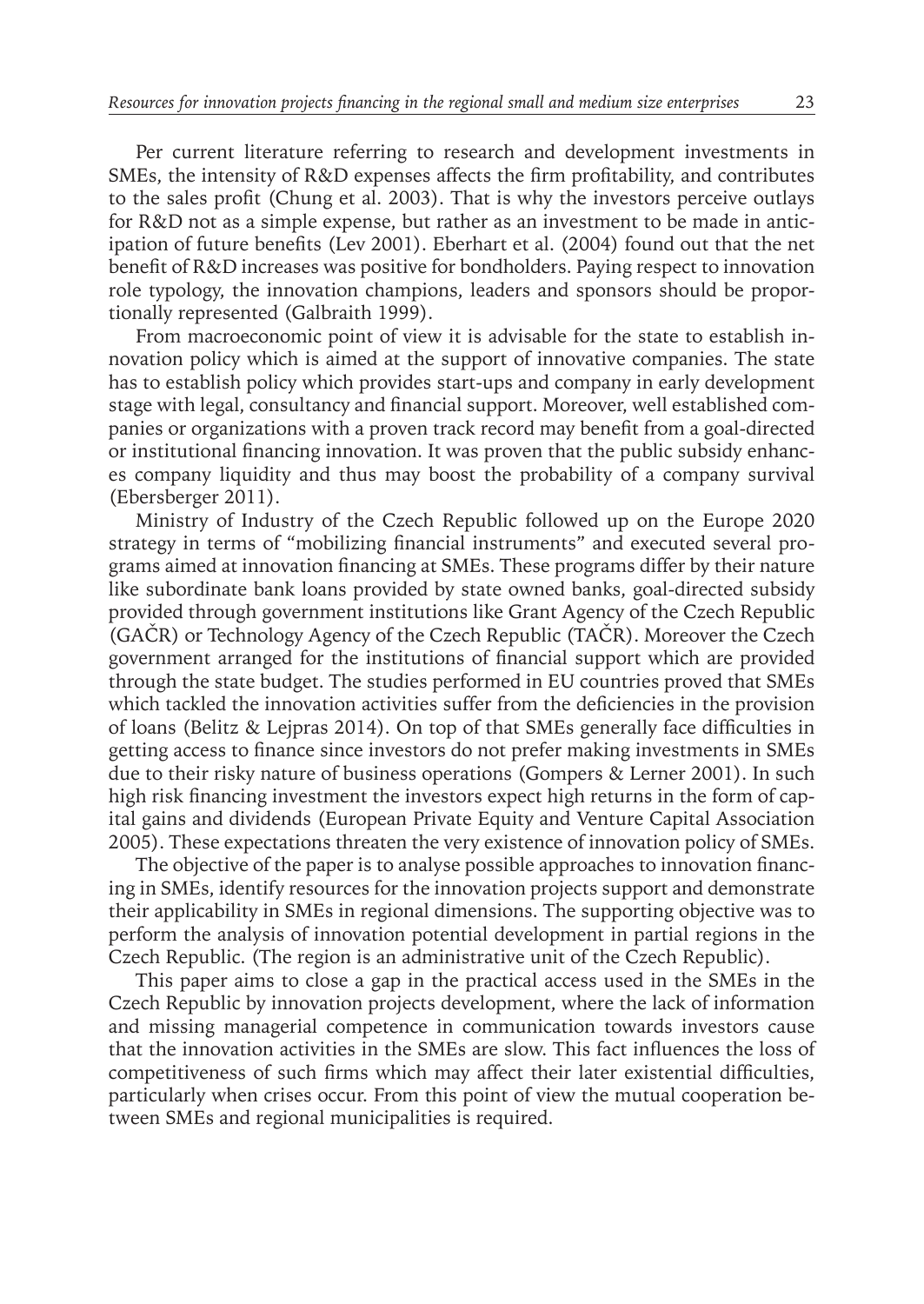#### **2. Research questions and used methods**

The research was based on the literature search and critical comparison of methods to be used for innovation financing. The paper also uses results of questionnaire survey performed by the Ministry of Industry and Trade the objectives of which were to obtain SMEs management opinion on selected priorities and tools for the Ministry and Industry Concept 2014+ concerning the support of innovation development in SMEs. (MPO 2012). In addition, regional focus is accentuated in analytical study performed by the Czech Academy of Science. According to this study the Regional innovation potential can be expressed as the ability of the region at given circumstances to use effectively its own internal resources, flexibly react to external incentives of development, to create and develop the activities with higher added value, and continuously improve the quality of innovation entrepreneurship in the region (Pokorný et al. 2008).

To fulfil the objectives of this paper the authors performed ethnographic research by means of using contextual interview on the sample of SMEs dealing with innovative projects (innovative companies) operating in regional dimension.

As a key principle the contextual interview was used, which belongs to the ethnographic approach. This method enables those under examination to recollect specific details that would be lost in a standard surrounding of focused groups. Ethnographic research in particular has emerged within this literature as a potentially valuable methodological solution to the quest for empirical understanding and theoretically informed explanation (Dey 2002). It is not surprising that there is no consensual definition because it is impossible to encapsulate all its meanings in all contexts. One of them, perhaps the simplest one may be: 'Ethnographic research involves the use of various techniques for collecting data on human beliefs, values and practices' (Hume & Mulcock 2004).

Nevertheless there are essentially two criteria at the core of ethnography. It is a field-orientated activity and it has cultural interpretation (Lambert et al. 2010). The key role in conducting interviews uses contextualization. The underlying belief is that human behaviour cannot be studied in isolation or independently from the environment or context in which it occurs (Hammersley & Atkinson 2007). Contextual interview was applied to the group of company managers and specialists within the SMEs who were actively involved in the decision making process concerning the choice and realisation of innovative projects in theirs companies. 123 managers (including top and middle level) and company specialists from 53 companies acting in various branches (machinery, building industry, and electro engineering, chemistry, pharmacy, and hobby market) underwent interview. Following topics were discussed: (1) Do you know all disposable possibilities of innovation projects investment? (2) Are there enough possibilities to procure resources for innovation projects in the region, where your company has its headquarters? (3) What kinds of innovations prevail in implemented projects? (4) What approaches of the project portfolio management are mostly preferred? (5) How does the management the performance evaluation of realised innovation project execute?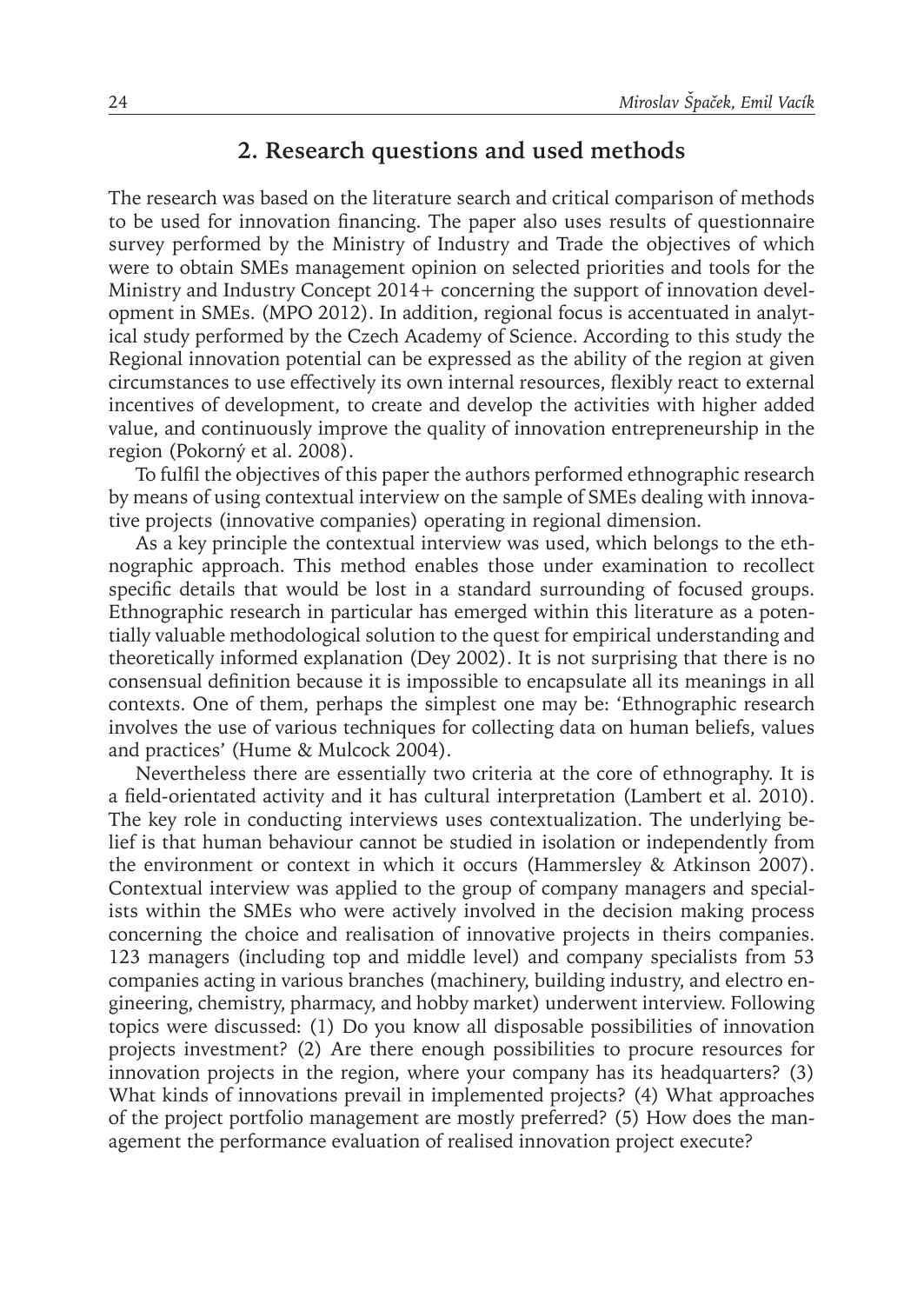Companies suitable for empiric research were identified on the basis of the following logical approaches: (1) TOP–100 innovators for the period 2011–2015 (247 potential respondents); (2) specific search for respondents by means of Associations of Small a medium size enterprises (193 potential respondents); Innovative companies constituted the target group of the respondents.

Pursuant to the Czech Statistical Office innovative companies are such organisations "which in the given period either introduced product innovations or process innovations or had some running or suspended innovative activities (technical innovations), or they introduced marketing or organisational innovations (non-technical innovations)". As it is obvious from the above-mentioned definition, within this concept an innovative project does not necessarily need to be a project related to research and development.

### **3. Accesses to be used by SMEs for financing their innovative projects**

Financing of innovative projects in SMEs is an important factor of their sustainable prosperity. In this way the SMEs contribute to preserving stability and growth of each region. Financing is a critical issue for the survival and development of small and medium size enterprises. The innovation obsolescence in the SMEs causes the decrease of the profit in the short-term period as well as the loss of competitiveness and uncertainty of employment for their employees in the middle-term period. The growing rate of unemployment caused by bankruptcies of SMEs can pose serious problem in the region when the period of economic crises occur. Therefore the availability of financial sources to be sufficient both for the development and commercial launch of the innovation projects is crucial. Moreover, innovation decisions are highly risky. Properly structured innovation financing is thus a pre-condition for further success of the innovation projects in the SMEs. It has become apparent that an innovative company which goes through its life cycle operates with alternating risk profiles which are typical for each life cycle period. The subjects which are in charge of financing an innovative company operate with a different "reference risk level" (Špaček 2009). This term can be explained as the maximum level of risk which is the financing subject or institution willing to accept. Figure 1 demonstrates possible approaches to company financing during its life cycle.

The most risky approach to innovation financing is Friends, Family and Fools (FFF). This approach is applied at the seed stage of the company's existence. Mostly it represents financing the plain idea because the company has not come into existence yet. Seed capital is also applicable in the rudimentary stage. As opposed to FFF, an innovative company financing through seed capital usually requires co-financing from private sources. Company which finds themselves in early-development stage can by also financed by crowdfunding or crowdsourcing (Hossain 2015). This approach is based on publicly announced money collection which is dedicated to a specific purpose. Individuals can freely decide, if at all or at what extent they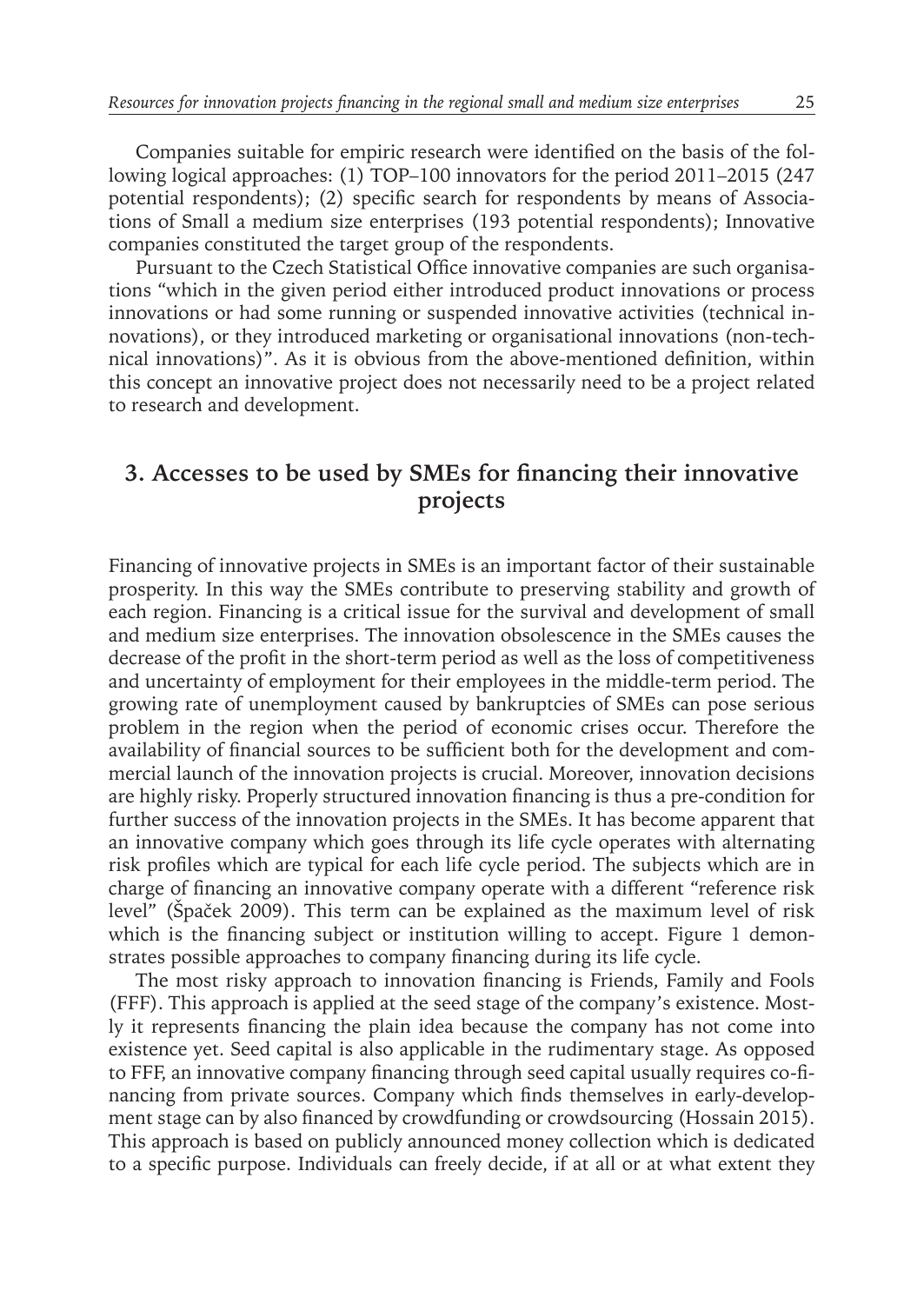

Company life cycle



provide investment project with financial support. Crowdfunding is thus believed to democratize both financing and the commercialization of innovation (Mollick & Robb 2016). From the technical point of view crowdfunding is organized on electronic marketplaces which balance money supply with money demand.

Crowdfunding platforms dramatically lower the costs of these campaigns by leveraging the geographic and social reach of the internet to connect fundraisers to millions of potential backers (Fleming & Sorenson 2016). If the requested sum of money is actually raised, then the project is implemented. If not, the money is given back to investors. Through crowdfunding various innovative products like the Pebble watch, book issues or cultural events are subsidized. Compensation of investors varies from "having a good feeling from the investment" to a direct engagement in the company. Typically they acquire the stake in the company for risk securing.

Another source of innovation financing is Business angels. They deal preferably with wealthy individuals who have had successful track record in management or entrepreneurship. They are usually able to perform a reliable assessment of an investment opportunity and quickly make a final decision. Business angels fill the gap between founders, family and friends on one side and institutional venture capital funds on the other side as a financial source. In addition to providing money they are hands-on investors and contribute their skills, expertise, knowledge and contacts in the business they invest in (Ramadani 2009). They invest in seed, start-up and early stage enterprises in exchange for acquiring a stake in a these companies. The precondition for the investment is high growth potential. Business angels secure high risk capital and are motivated by something larger than money. Even today their emotional relationship to the investment plays an important role. In the Czech Republic, business angels' investments rank from hundred thousand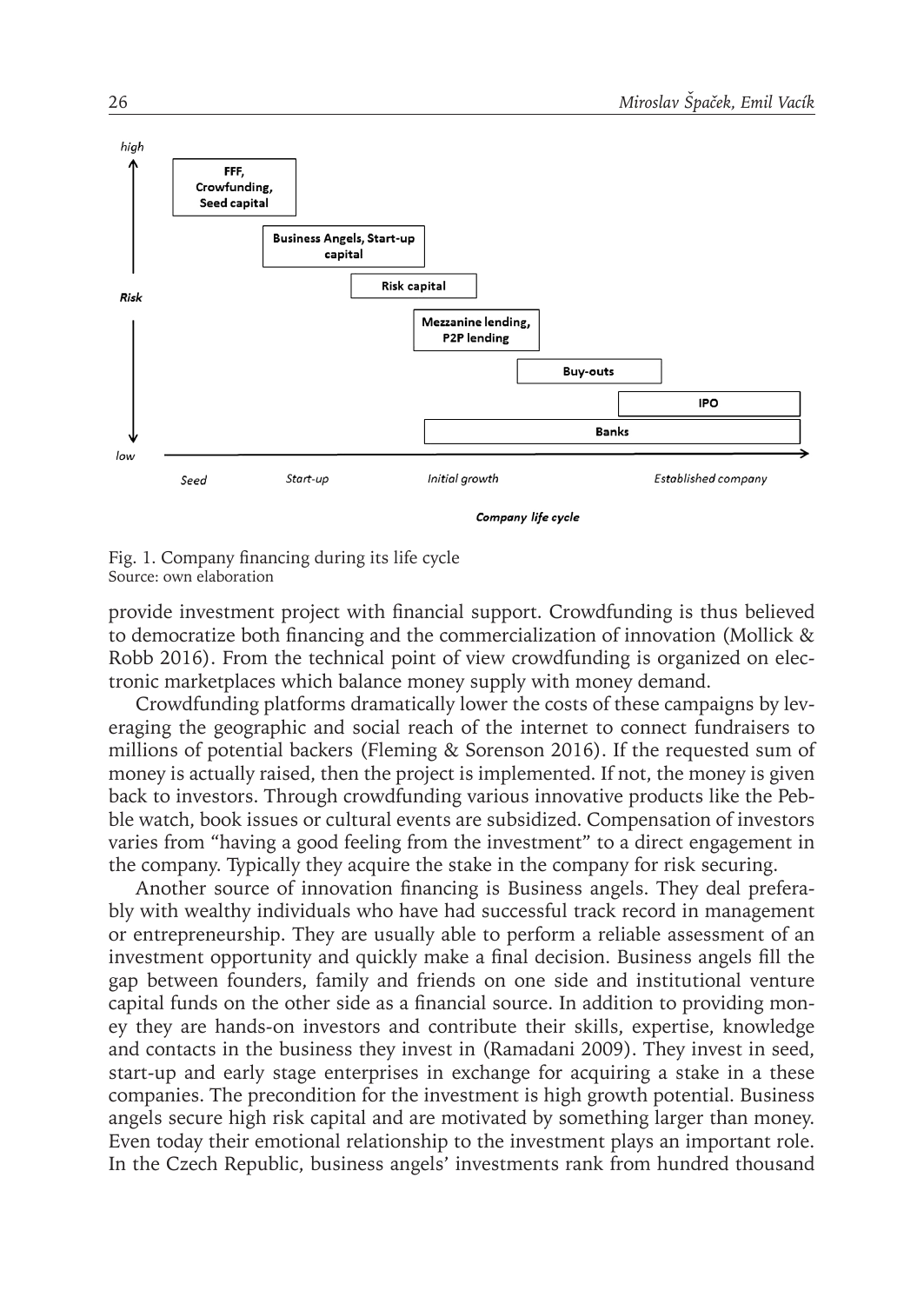to several million CZK. In contrast, Amazon's CEO Jeff Bezos, who is believed to be one of the most important Business angels in USA, subsidized 11 projects at minimum USD 1.5 M each (Prive 2013). In terms of scope of the investment Business angels cannot compete with investment funds. Business angels may operate either on individual basis or as an investment conglomerate. Some of them may be publicly known, while others are anonymous. In the meantime, some sub-categories to Business angels were developed. One of them are Founding angels (FAs) which operate on a bit different ground than usual Business angels. FAs join the start-up team of a new technology based firm (NTBF), complementing the scientific members coming mainly from universities and research institutions with business expertise and scientific understanding. They make significantly fewer investments than in the case of Business angels. FAs play more the roles of a founder and an entrepreneur rather than that of an investor because of their early engagement in the venture (Festel & Cleyn 2013).

A very effective way of innovation financing is the involvement of risk capital funds. These funds can be roughly split between Venture Capital Funds and Private Equity Funds and which mainly invest into companies listed in Stock Exchange with later stage development. The prerequisite for Private Equity or Venture Capital fund engagement in innovative company financing is a competent management and viable business plan. Venture capital is a medium-term and long term investment where the investor buys interests in an unlisted company to sell them after the company has been successful (Lewandowska 2013). Risk capital fund usually buys a minority stake in the target company and then pushes company management to boost the company's performance. The expected company valuation ranks between 20–30% per annum. After some period which is tentatively 4–7 years the fund exits the company and sells its stake which was in the meantime significantly revaluated to company managers – Management buy-out (MBO), external managers- Management buy-in (MBI) or strategic investor which can further benefit from incorporating a target company into its network (Schwienbacher 2008). Ebersberger (2011) argues that public subsidies, when successful in fostering innovation, indirectly affect the exit of firms. Subsidized firms are significantly less likely to exit than they would be without subsidy. Moreover subsidies do not have a significant effect on the closure of firms. Subsidies for innovation do not keep innovation alive which would have to close without subsidies. A risk capital fund can also participate in a Leverage buy-out (LBO) which aims at the purchase of the target company by means of using financial leverage (borrowed money). Schematic outlay of LBO process is depicted in Figure 2.

The LBO process works rather simply but sometimes at the border of the law. At the beginning there is a private equity fund which was established by the support of pension funds, donors or other providers of financing. Such a fund gets together with a limited company which was formed by the investors (which may include target company managers as well). They found a one-off purpose company which aims to buy a target company. This company is called "special purpose vehicle" (SPV). To raise money for these transactions, SPV floats a loan which is collateralized by the assets of the target company. In special cases, the SPV can issue bonds, which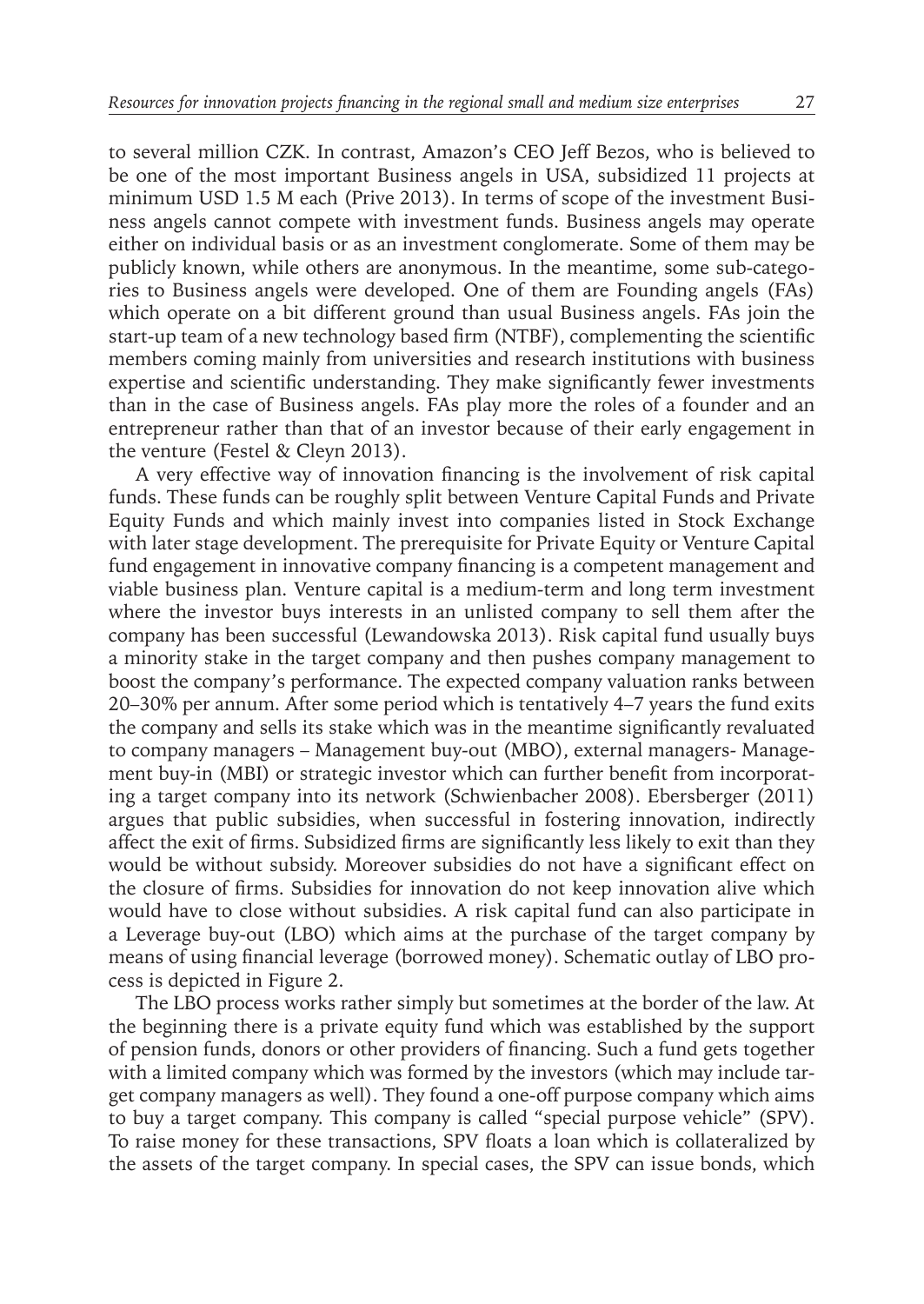

Fig. 2. The scheme of the Leverage buy-out (LBO) process Source: own elaboration

are usually characterized by poor rating. The reason that stands in the background is that these bonds are issued by excessively indebted company. Debt burden may exceed 80% of the total company liabilities. That is why they are called junk bonds. Once a SPV raises enough money it is able to acquire the target company. At first the shareholders of the target company are compensated. In the wake of the shareholders compensation the SPV is merged with the target company and all the liabilities are transferred to a newly established company which is pushed to its maximum performance so as to repay all the debts (senior and mezzanine debt as well as to satisfy the claims of bond holders). Needless to say that banks are prone to finance LBO because they can afford to charge high interest rates. When using LBO the investors can purchase the target company even with minimum private financial funds. It stands to reason that LBO is a very risky operation, success of which is dependent on the target company's operation performance which is the condition for a timely debt repay.

Mezzanine lending is used almost preferably for further expansion of existing firms in situations when the company needs additional financing while all company assets are collateralized. Mezzanine debt is not collateralized and therefore it is very risky. Finance providers then charge high interest rates (20% or more) to compensate for excessive risks. In case of default the company may run debt-equity-swap so as to minimize potential losses. Nowadays peer-to-peer (P2P) lending grows in importance. This approach which leaves out the banks as financial brokers is very promising. P2P uses electronic marketplace to balance the supply and demand for money. Despite some initial mistrust to this concept, especially SMEs took fancy in this model of financing. Both parties concerned (lender and debtor) benefit from the partition of profit margin which originally belonged to bank. This inspired traditional banks to establish subsidiaries or other affiliated entities to grab a stake in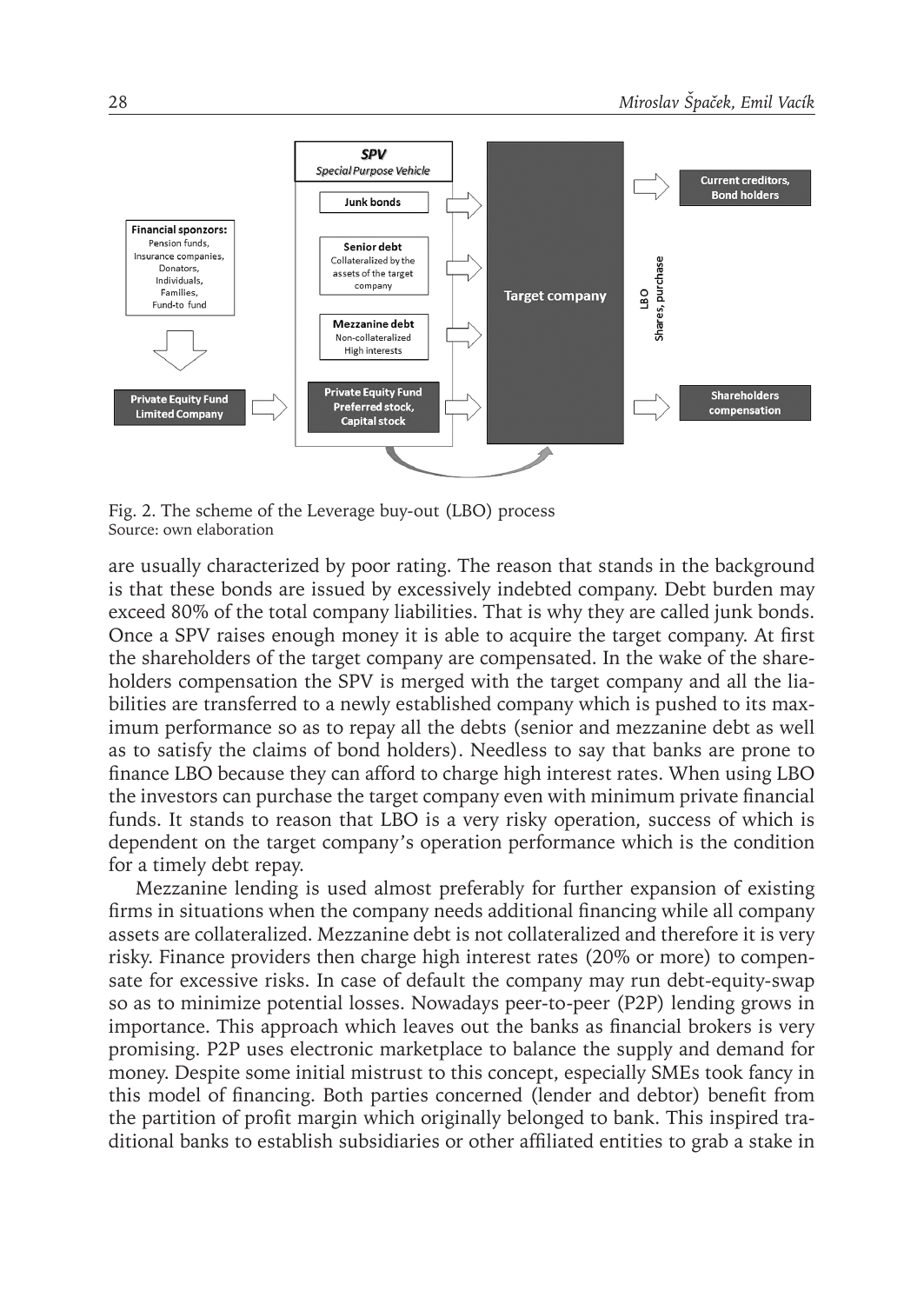this new business. The portfolio of loans which is offered through P2P comprises one-off repaid loans, stepwise repaid loans, overdraft loan etc.

Initial Public Offering (IPO) represents the most traditional approach to raising money for further development of the company. Notwithstanding the fact that IPO was indicated at start-ups, this approach is usually reserved for well established companies with proven track record which are able to persuade potential investor to purchase company shares. "Going public" as it is termed in USA is arranged through an investment banker who is in charge to prepare shares underwriting. Investment banks act as a financial intermediary for businesses and other large organizations, connecting the need for money with the source of money. An investment bank helps an organization, which may be a company, or a government or one of its agencies, in the issuance and sale of new securities. The most critical point is to determine the initial share price so as to be in consonance with investors' demand. Any overpricing or under-pricing the shares is detrimental to the company. A good investment banker should be able to place all newly issued shares by IPO date (Higgins 2015). IPO is very costly and therefore it is advantageous preferably for big companies.

There is an example to follow in the Czech Republic. In late 1990s the biggest Czech pharmaceutical company Zentiva got together with a venture capital fund Warburg Pincus which acquired 66.6% stake. After having minority shareholders squeezed out, the stake was even increased up to 99.25%. Upcoming expansion was financed by IPO on the Prague and London Stock Exchange in 2004. During the IPO the company sold 11.2 M pieces of shares at more than CZK 5.5 M which accounts for 30.2% stake. This stake thus became freely tradable. The rest of shares was kept by Warburg Pincus (53.9), management and employees (13.8%) and other minority shareholders (2.2%). After the IPO the company's market capitalization reached the value of CZK 18.5 bill. (Nývltová & Režňáková 2007). After the exit Warburg Pincus sold its stake to the strategic investor Sanofi-Aventis in 2009. During this period Zentiva's share was valorised by 120%.

Financing innovative companies by a bank loan is one of the most favourite approaches. In the Czech Republic bank loans still remain prevalent way of financing innovative companies (Kislingerová 2010). This conservative approach exhibits many advantages. The loan is relatively easily accessible due to the increasing competition on the Czech bank market. New banks in the Czech Republic like Air Bank, J&T bank, Zuno bank, Fio bank and others approach clients very aggressively by offering them relatively low interest rates. They are also able to slash bank fees which are considered one of the highest in EU. There is also good experience with the Czech bank sector which went through financial crisis 2008–2012 almost unshaken (Wolf & Kain 2006). Czech banks offer a variety of loans at conditions which can be tailored as per company needs. Moreover, Czech companies are allowed to resort to any bank in abroad to ask for a loan which increases the competitiveness of the Czech loan market.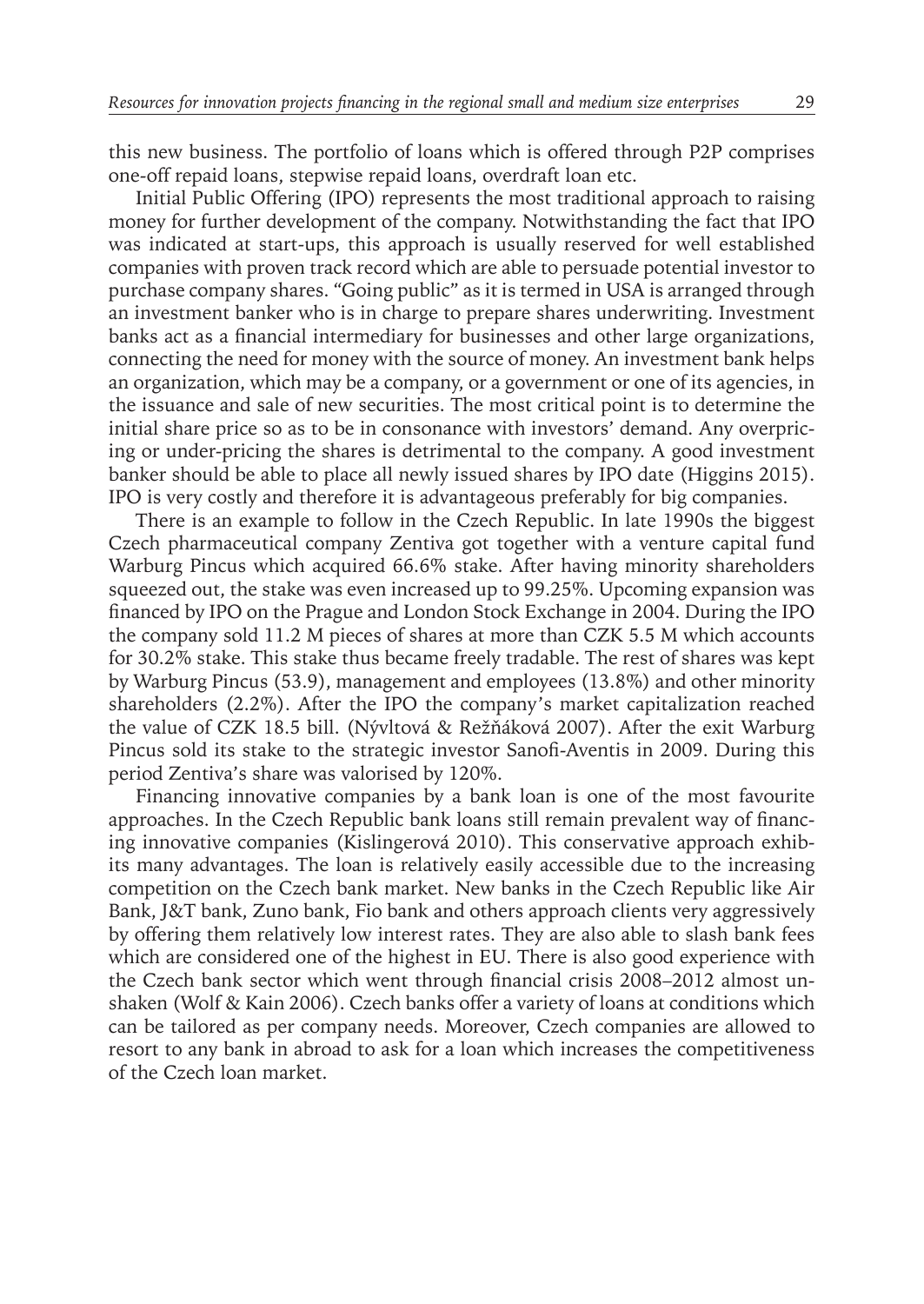### **4. The possibility to finance innovation projects in the SMEs from institutional financial subsidy**

The Ministry of Industry of the Czech Republic followed up on the Europe 2020's strategy in terms of "mobilizing the financial instruments" and executed several programs aimed at innovative financing for SMEs, which are available also for SMEs operating at the regional level. The Ministry has prepared the Ex-ante Analyses for the implementation of innovative financial instruments under Operational Program of Enterprise and Innovation for Competitiveness. Nowadays there are established the suitable processing issues for providing such instruments with cooperation the EIF, EIB and other institutes. The key role will be played by national development banks as the Czech-Moravian Guarantee and Development bank. The Czech government arranges financial support for institutions which is provided through the EU and national budget. Institutional financing provides R&D institutions with financial subsidy which is aimed at the support of their research activities. Such a subsidy targets long-term development of R&D institutions. Among the organizations which are supported from the state budget belong The Czech Academy of Science, universities and other research institutes in proportion to the results they achieved. As opposed to the institutional financing the goal-directed financing is focused on the support of a specific project which went through a demanding selection procedure in the Grant Agency of the Czech Republic (GAČR), Technology Agency of the Czech Republic (TAČR) or respective sector of the Ministry. GAČR specializes in the support of basic research while TAČR is active in the support of applied research. Over the past ten years TAČR executed several purpose oriented programs (Alfa, Omega, Epsilon Competence centres etc.). In the past, the Ministry of Industry and Trade executed specific grant subsidies which were oriented not only on the achievement of specific R&D results but also on the strengthening of collaboration between Universities and industrial companies (TRIO program). In addition, the Ministry of Industry and Trade channelled the subsidy of innovation coming from the ESI funds (POTENTIAL – R&D for innovation, Application, Cooperation programs). A great deal of emphasis has been already placed on public subsidy of innovation. It was proven that public subsidy enhances innovation performance of companies (Albors-Garrigos & Barrera 2011). Ministry of Industry and Trade is going to set up Národní inovační fond (National Innovation Fund – NIF) which is aimed at the subsidy of entrepreneurs in the initiation stage of their business, so that they can become competitive on the international markets (MPO 2015). By the execution of this program the Ministry of Industry and Trade pretends to become the key institution concerning the support of starting entrepreneurs. NIF is the answer to the scarcity of capital to be available for starting entrepreneurs. NIF will be investing money in parallel with the investments of a private capital that makes the acceptant of the subsidy handle this capital in more responsible way. The sense of the establishment of NIF is not to squeeze out private capital but to extend its investment possibility. NIF will be also enabled to focus on areas where private investors are not sufficiently active. Therefore NIF effectively complements on private capital investments. By 2020 NIF is determined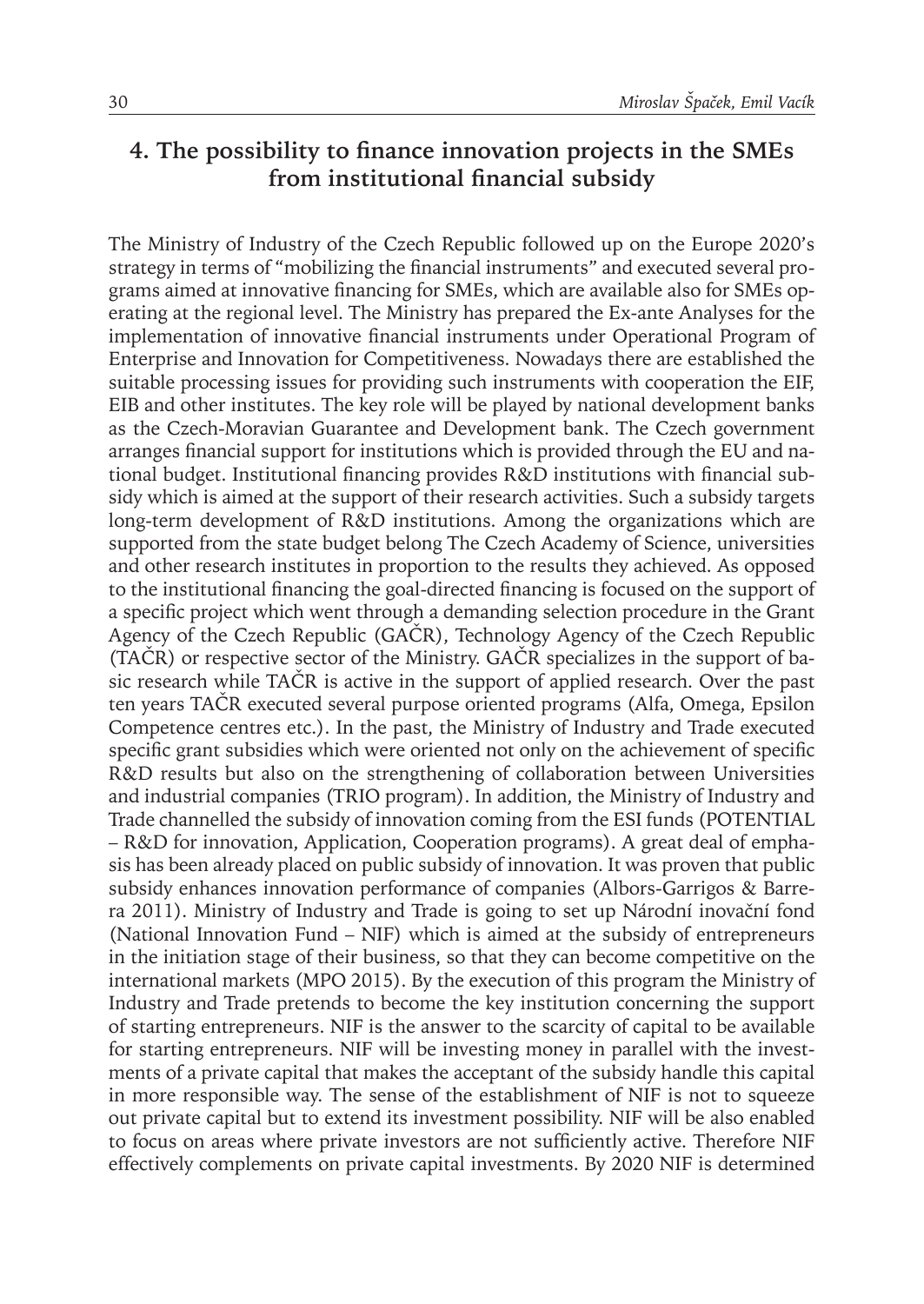to invest EUR10 M per year. NIF also reckons on using both EU funds in the amount of EUR 50 M and private financial resources in the amount of EUR 32 M.

### **5. Actual opportunities for financing of innovative projects in the SMEs from the EU**

InnovFin – EU Finance for Innovators – is a joint initiative launched by the European Investment Bank and the European Commission under Horizon 2020. It consists of a series of integrated and complementary financing tools and advisory services offered by the EIB Group (EIB 2016), covering the entire value chain of research and innovation (R&I) in order to support investments from the smallest to the largest enterprise. InnovFin targets R&I-intensive industries like ICT, manufacturing, life science/health and renewable energy (Malo 2015). InnovFin SME Guarantee, the first and current product, targets R&I-driven SMEs and small midcaps requiring loans of between EUR 25,000 and EUR 7.5 M. A loan of more than EUR 7.5 M can be considered on a case-by-case basis. Another instrument is the InnovFin SME Venture Capital. It is designed to improve access to risk finance by early-stage R&I-driven SMEs and small midcaps through supporting early- stage risk capital funds that invest, on a predominantly cross-border basis, in individual enterprises. SMEs and small midcaps located in the Member States or in the Associated Countries are eligible as final beneficiaries (EC 2016). Access to risk financing for Czech innovative businesses is one of the key factors regarding the effort to improve the status of Czech economy. Financial resources for funding via Horizon 2020 are limited and Czech enterprises have to face fierce competition amongst their European companions. The biggest added value for the needs of the Czech economy lies in the support provided to the SME instrument. Significant level of investment under SME Instrument program is needed in order to succeed at least in Phase 1 and receive EUR 50,000 in funding for the purpose of carrying out the feasibility study. InnovFin is a very important tool for overcoming these obstacles and enabling them to continue their development.

### **6. Results of the research and discussion**

The innovation potential of the SMEs can be generally defined as the sum of results of R&D, innovation entrepreneurship, human resource quality, know-how and innovation supporting environment (Pokorný et al. 2008). According to this criterion the regions in the Czech Republic can be divided into the outstanding ones, such as Prague, involving the branches with high added value (universities, headquarters of R&D institutions, government institution, central banks offices etc.), the South-Moravian Region and the Královohradecký Region the high-developed infrastructure of which provides presumption to use the opportunity for the innovation potential growth. The biggest group of regions (6) provides mediocre innovation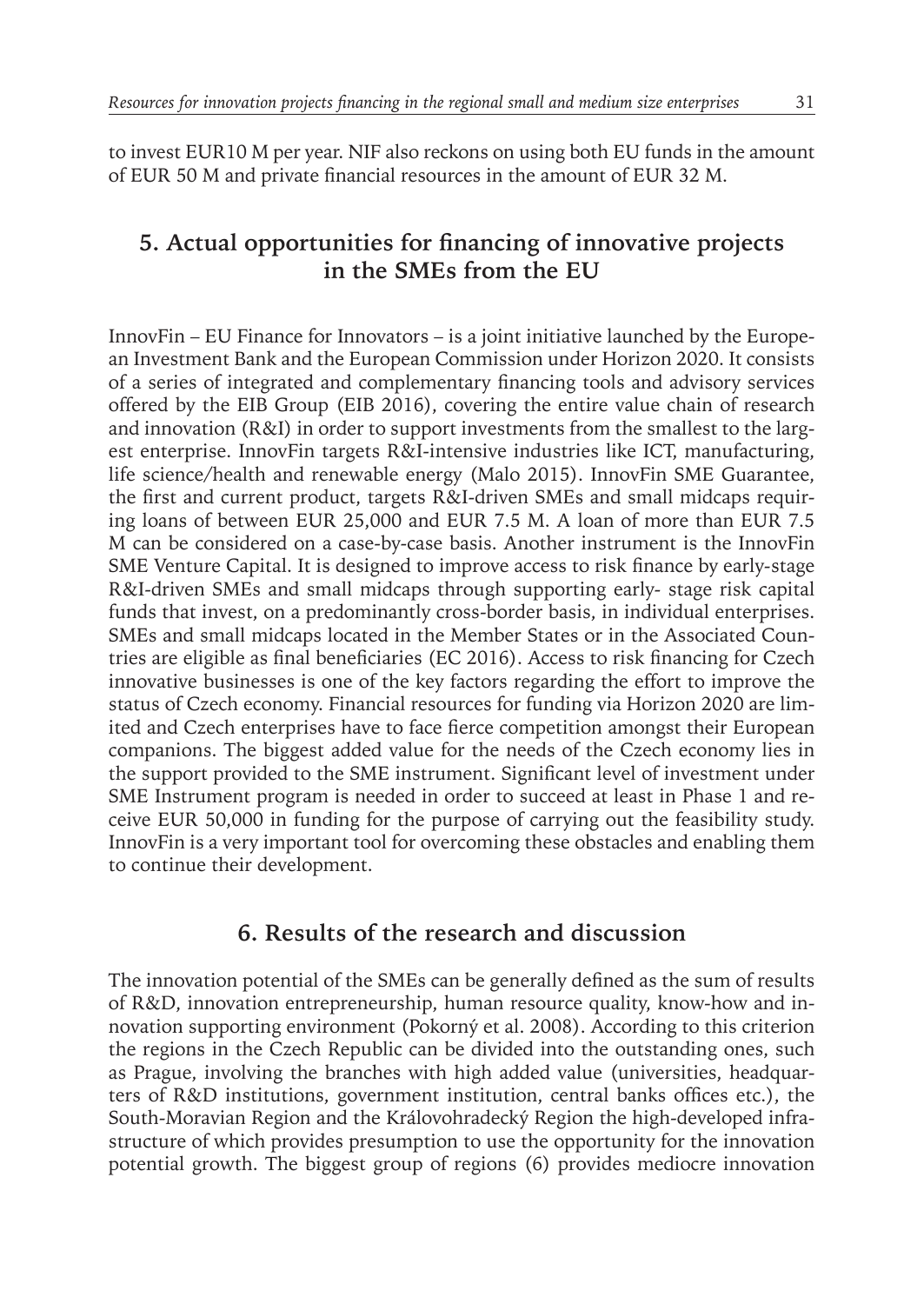potential. The SMEs in this regions evince a high activity of innovation projects. Moreover, the municipalities of this regions actively reflect this situation when providing growing support for innovation activities, mainly the support for the industrial areas development. As a consequence the unemployment rate in these regions is constantly low. The last group constitutes two below-average regions, the Karlovarský Region and the Vysočina Region. The problem of the Karlovarský Region is that there are industries with low added value, high rate of unemployment and low rate of GDP growth. Recently new industrial areas, which may positively influence the retention of graduate people and strengthen the innovation potential of this region are being built there. The Vysočina Region tried to support the development of the high-tech and medium high-tech branches, but most of investments were directed to the assembly lines development and into the activities with low added value. These facts reflect the structure of economic-active inhabitants, with low grade of graduate employees as well.

Research outcomes carried out in the environment of real firms, which proportionally represented all development levels of the regions in the Czech Republic, showed that it was beneficial to continue the research of the financing of the innovative projects in the SMEs with connection to region where they were active. Five research questions confirmed the innovative projects are the tool of strategic development of the SMEs. They are essential to maintain competitiveness of the firm and to safeguard their stability. That is why the support of innovative projects development in the SMEs should be a common goal of the SMEs all well as the municipalities where they are acting.

It was proven that 82% of the SMEs management doesn't know all possibilities how to acquire investment resources for innovation project. As they consider such projects to be too risky to demand a loan for their implementation, they prefer only equity for theirs financing (96%). The number of innovative projects in SMEs is then considerably reduced.

Going out of the data found out in previous research question, the management don't try to learn more about all possibilities how to finance innovation strategies. The only regional institutions providing information support in the regional centres in the Czech Republic are the Business innovation centres (BIC), where mostly consultancy how to succeed in arrangement of all bank requirements for achieving a credit is performed. By means of the executed research it was proved that in the environment of the innovative enterprises technological innovations prevail decidedly (41%), followed by incremental innovations (24%), radical innovations (16%) and marketing innovations (16%). In practice it is possible to use various approaches for the evaluation of the innovative projects during the implementation. The most respected approach is dividing projects into stages (64% of respondents). Then comes setting a specific number of gates (40% of respondents) followed by the quality-function-deployment approach (37% of respondents). The practice of the innovative project evaluation in the examined enterprises corresponds to the above findings (55% of respondents use stages, 21% of respondents use gates and 8% of respondents use the quality-function-deployment). A striking fact is that altogether 17% of the participants do not apply any of the above approaches for evaluating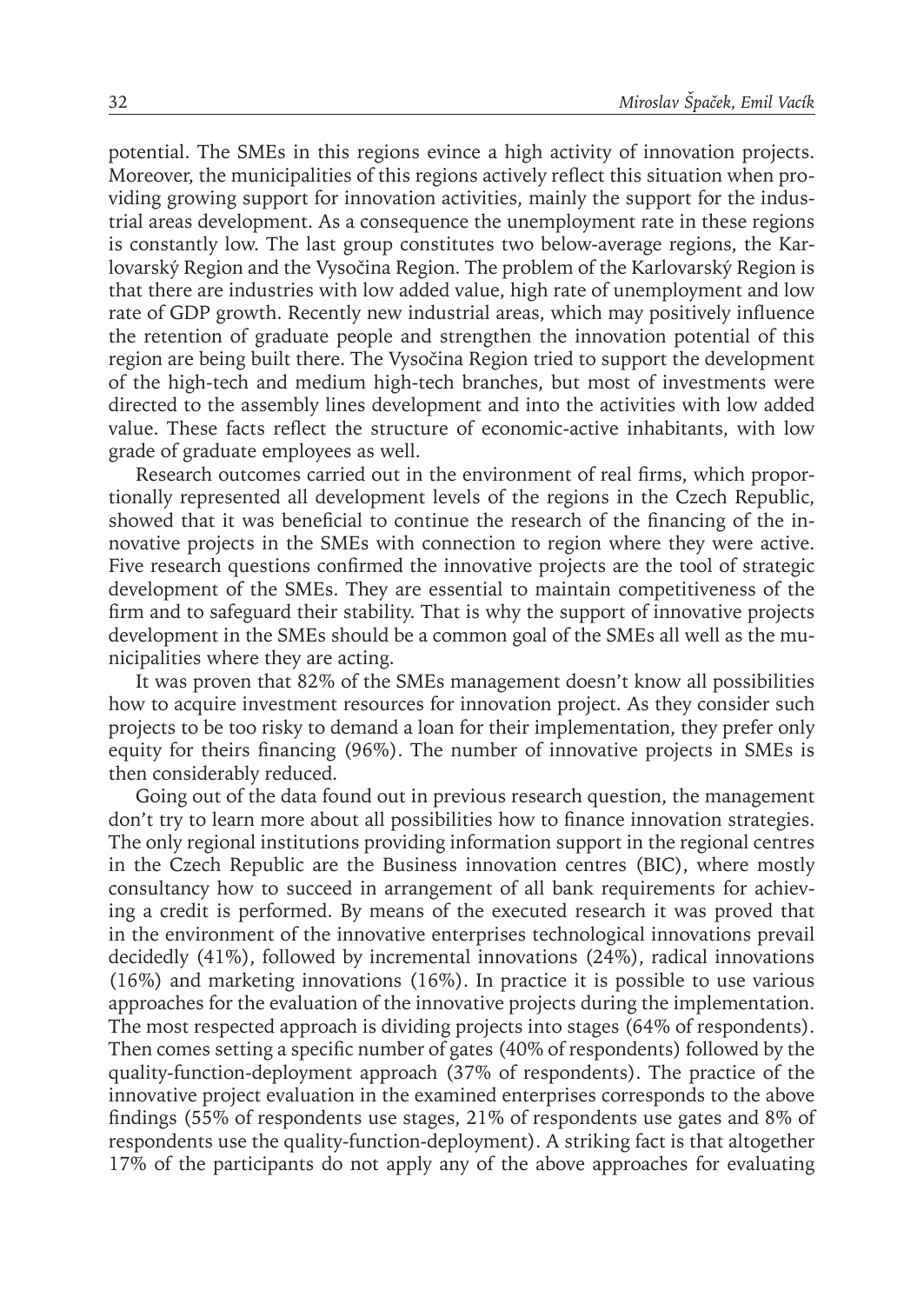the innovative projects in the process of their implementation. Within the research the question whether organisations apply maturity stage management was asked. The theoretical assumption for this question was that with the innovative projects the systematic selection does not guarantee, with regard to the development in the next stages of the project duration, high productivity or successful implementation (Jahn 2010). In contrast with this assumption there was stated that only 9% of respondents use maturity stage management. The low rate of applying this methodology may be the reason for the worse indicated performance of the innovative projects. A positive fact is that the innovative projects are, to a large extent, evaluated continuously. Altogether 41% of respondents evaluate projects during their implementation within the time range of 3 up to 6 months. An interesting fact is that 16% of respondents do not re-evaluate innovative projects at all. Our research also dealt with the question whether the continuous evaluation concerns also the innovative projects newly listed in a portfolio. Approximately 78% of respondents take this fact into consideration. 29% of respondents' dispose of a project inventory in which such projects are stored those were not approved for implementation or were suspended within the implementation process.

### **7. Conclusion and the way of further research**

The paper closes the gap in SMEs information about the possibilities how to strengthen financing of their innovation projects development and implementation. Beside the right methods of project portfolio management to be adopted by the firm, the deeper knowledge of investment providers acting in the region of in the scope of the whole Czech Republic, the improvement of communication of the business plans outputs are necessary. The managements of SMEs need to acquire deeper economic and managerial competences (most of them are of the technical background) not to behave too much risk-averse. This may be the task for the Universities to develop more educational programmes of this kind. The content of this paper demonstrates the flexibility of corporate financing which is available on the financial market. It is apparent, that due to different reference risk levels to be typical for the company in the discrete phase of a company life-cycle, companies may opt between limited numbers of alternatives. The reason is that financial providers are reluctant to operate beyond some acceptable risk level. Ongoing data shows that the subsidy, when provided rationally, can influence company performance towards boosting its efficiency. The establishment of NIF fills the gap in financing entrepreneurs who find themselves in the initial stages of their business. The further space for research activities was ascertained in the access of municipalities, to be more helpful in support of SMEs innovation effort. Certain state projects, such as TAČR can be more focused on networking of SMEs and the municipality as a serious stakeholder in knowledge rise of the region. The synergies between the support in obtaining resources for innovation activities in the SMEs and the building innovation supporting infrastructure from the side of municipalities were proven. Regional universities preparing right educated graduates for the practice play the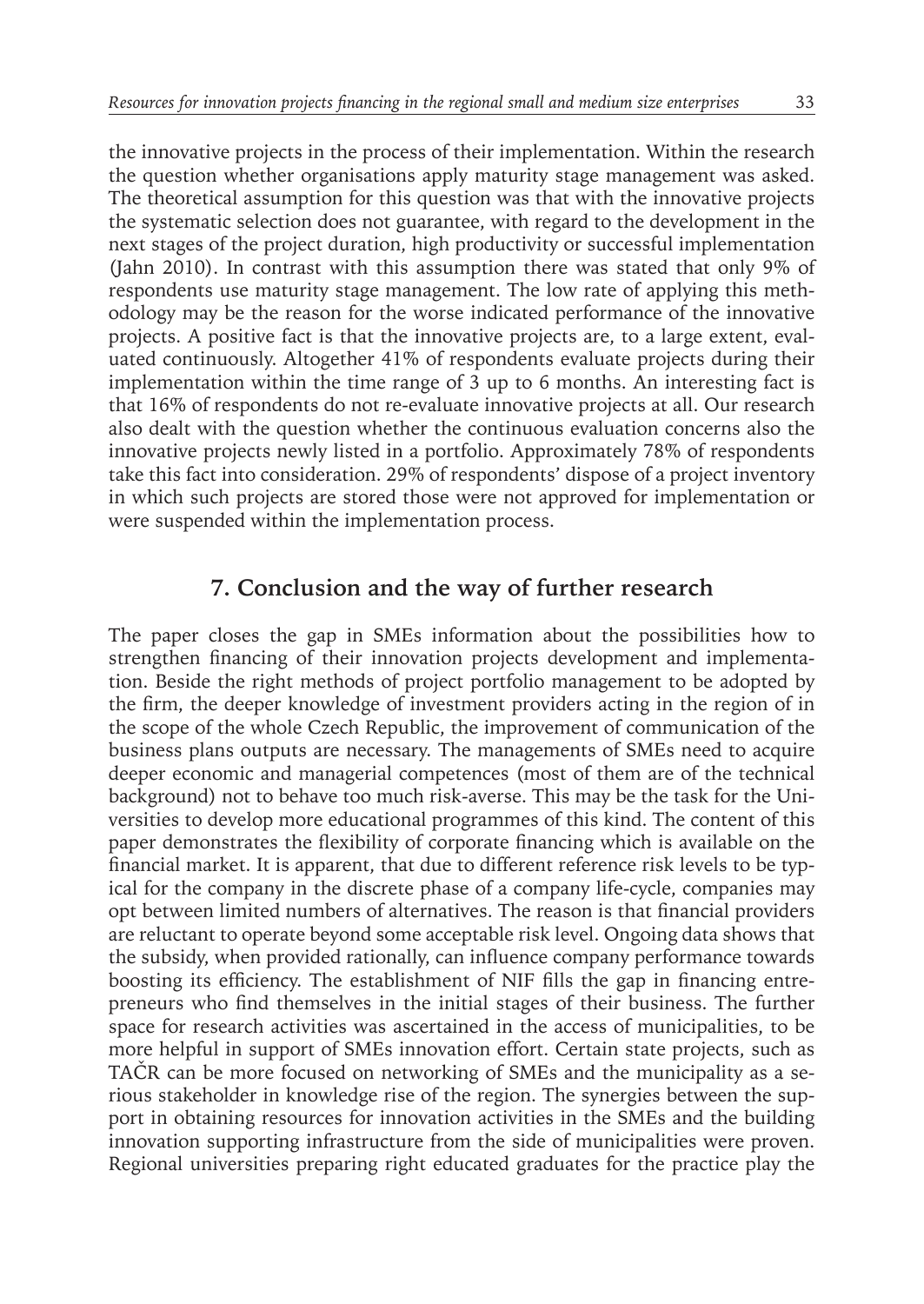decisive role. The outputs of performed interviews showed, that there was sustaining demand for graduates, mainly in technical and economical branches. On the basis of the outputs of the executed survey the authors recommend that the further research should be directed in the above mentioned ways.

#### **Acknowledgements**

This paper was published with the support of internal grant agency program IGA2 IP 304015 at Faculty of Business Administration, University of Economics in Prague.

### **References and footnotes**

- Albors-Garrigos J, Barrera RR (2011) Impact of Public Funding on a Firm's Innovation Performance. Analysis of Internal and External Moderating Factors. *International Journal of Innovation Management* 15(6): 1297–1322.
- Belitz H, Lejpras A (2014) Financing Patterns of Innovative SMEs and the perception of Innovative Bariers in Germany, IDEAS Working Paper Series from RePEc*.*
- Chung HY, Seong-Il J, Hyung KJ (2003) Different Value Relevance of R&D Accounting Information Among Industries. *Korea Industrial Economic Review* 33(1): 257–282.
- David FR, Forest RD (2015) *Strategic Management, Concept and Cases*, 15th Edition. Pearson Education.
- Demil B, Lecocq X (2010) Business model evolution. In search of dynamic consistency. Long range planning LRP. *International Journal of Strategic Management* 43(2/3): 227–246.
- De Witt B, Meyer R (2014) *Strategy an International Perspective*, Cengage Learning EMEA, pp. 437–440.
- Dey C (2002) Methodological issues. The use of critical ethnography as an active research methodology. *Accounting Auditing & Accountability Journal* 15(1): 106–121.
- European Commission (2016) *Horizon 2020, Work Program 2016–2017, Access to Risk Finance,* European Commission, Brussels.
- European Private Equity and Venture Capital Association (2005) *Survey of Private Equity and Venture Capital in Europe,* European Private Equity and Venture Capital Association, Brussels.
- Ebersberger B (2011) Public funding for innovation and the exit of firms. *Journal of Evolutionary Economics* 21: 519–543.
- Eberhart AC, Maxwell WF, Siddique AR (2004) An examination of long-term abnormal stock returns and operating performance following R&D increases. *Journal of Finacial and Quantitative Analysis* 46: 27–53.
- European Investment Bank (EIB) http://www.eib.org/products/blending/innovfin/products/index.htm., accessed: May 2016.
- Festel GW, De Cleyn SH (2013) Founding angels as an emerging subtype of the angel investment model in high-tech business. *Venture capital* 15(3).
- Fleming L, Sorenson O (2016) Financing by and for the Masses: An Introduction to the special Issue on Crowdfunding. *California Management Review* 58(2).
- Galbraith JR (1999) Designing Innovative Organization, *CEO Publication,* G 99-7, 366, http:// www.marshall.usc.edu/ceo., accessed: November 2015.
- Gompers PA, Lerner J (2001) *The Money of Invention.* Harvard Business School Press, Boston.
- Hammersley M, Atkinson P (2007) *Ethnography. Principles in Practice*, Third Edition. Routledge, London.